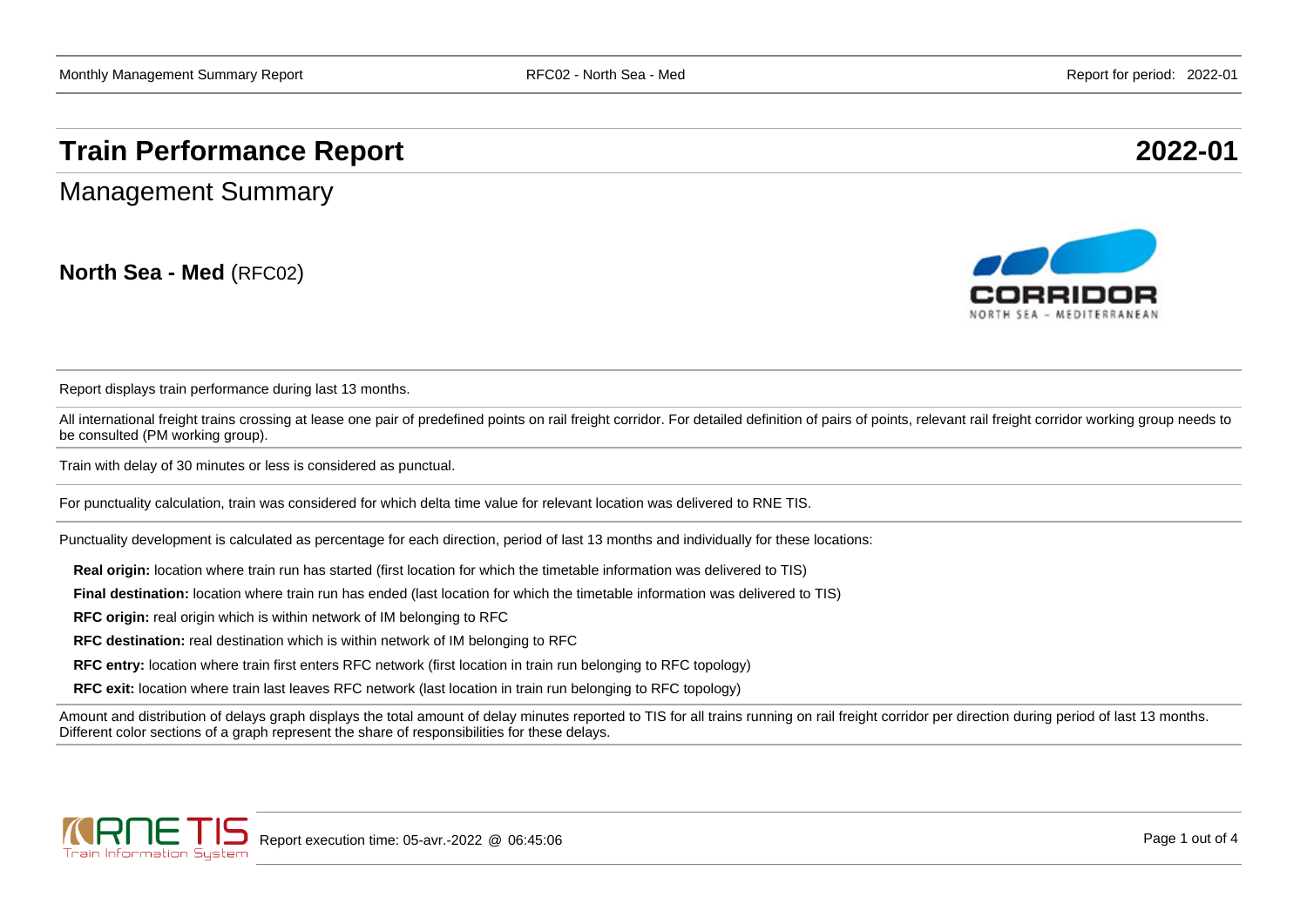#### **Punctuality development over period of 13 months North-South North-South Real Origin Real Destination 74 % 72 % 74 % 76 % 78 % 73 % 78 % 82 % 76 % 75 % 71 % 75 % 79 % 70 % 63 % 68 % 66 % 64 % 64 % 69 % 71 % 66 % 61 % 60 % 60 % 70 % <sup>975</sup> <sup>932</sup> 1 105 1 134 1 071 1 175 <sup>966</sup> 1 035 1 131 <sup>935</sup> <sup>867</sup> <sup>974</sup> <sup>959</sup> <sup>975</sup> <sup>932</sup> 1 105 1 134 1 071 1 175 <sup>966</sup> 1 035 1 131 <sup>935</sup> <sup>867</sup> <sup>974</sup> <sup>959</sup>** 2021-01 2021-03 2021-05 2021-07 2021-09 2021-11 2022-01 2021-01 2021-03 2021-05 2021-07 2021-09 2021-11 2022-01 2021-02 2021-04 2021-06 2021-08 2021-10 2021-12 2021-02 2021-04 2021-06 2021-08 2021-10 2021-12 Punctuality **Number of train runs** Punctuality **Number of train runs RFC Origin RFC Destination 74 % 72 % 74 % 76 % 78 % 73 % 78 % 82 % 76 % 75 % 71 % 75 % 79 % 70 % 63 % 68 % 66 % 64 % 64 % 69 % 71 % 66 % 61 % 60 % 60 % 70 % <sup>975</sup> <sup>932</sup> 1 105 1 134 1 071 1 175 <sup>966</sup> 1 035 1 131 <sup>935</sup> <sup>867</sup> <sup>974</sup> <sup>959</sup> <sup>975</sup> <sup>932</sup> 1 105 1 134 1 071 1 175 <sup>966</sup> 1 035 1 131 <sup>935</sup> <sup>867</sup> <sup>974</sup> <sup>959</sup>** 2021-01 2021-03 2021-05 2021-07 2021-09 2021-11 2022-01 2021-01 2021-03 2021-05 2021-07 2021-09 2021-11 2022-01 2021-02 2021-04 2021-06 2021-08 2021-10 2021-02 2021-04 2021-06 2021-08 2021-12 2021-10 2021-12 Punctuality **Number of train runs** Punctuality **Number of train runs RFC Entry RFC Exit74 % 71 % 75 % 79 % 77 % 74 % 76 % 81 % 76 % 74 % 69 % 74 % 78 % 71 % 65 % 68 % 68 % 66 % 66 % 71 % 72 % 68 % 62 % 63 % 66 % 72 % <sup>971</sup> <sup>930</sup> 1 105 1 133 1 068 1 175 <sup>961</sup> 1 034 1 129 <sup>932</sup> <sup>862</sup> <sup>973</sup> <sup>956</sup> <sup>971</sup> <sup>930</sup> 1 105 1 133 1 068 1 175 <sup>961</sup> 1 034 1 129 <sup>932</sup> <sup>862</sup> <sup>973</sup> <sup>956</sup>** 2022-01 2021-01 2021-03 2021-05 2021-07 2021-09 2021-11 2022-01 2021-01 2021-03 2021-05 2021-07 2021-09 2021-11 2021-02 2021-04 2021-06 2021-08 2021-02 2021-08 2021-10 2021-12 2021-04 2021-06 2021-10 2021-12 Punctuality **Number of train runs** Punctuality **Number of train runs** Report execution time: 05-avr.-2022 @ 06:45:06 Page 2 out of 4 Train Information System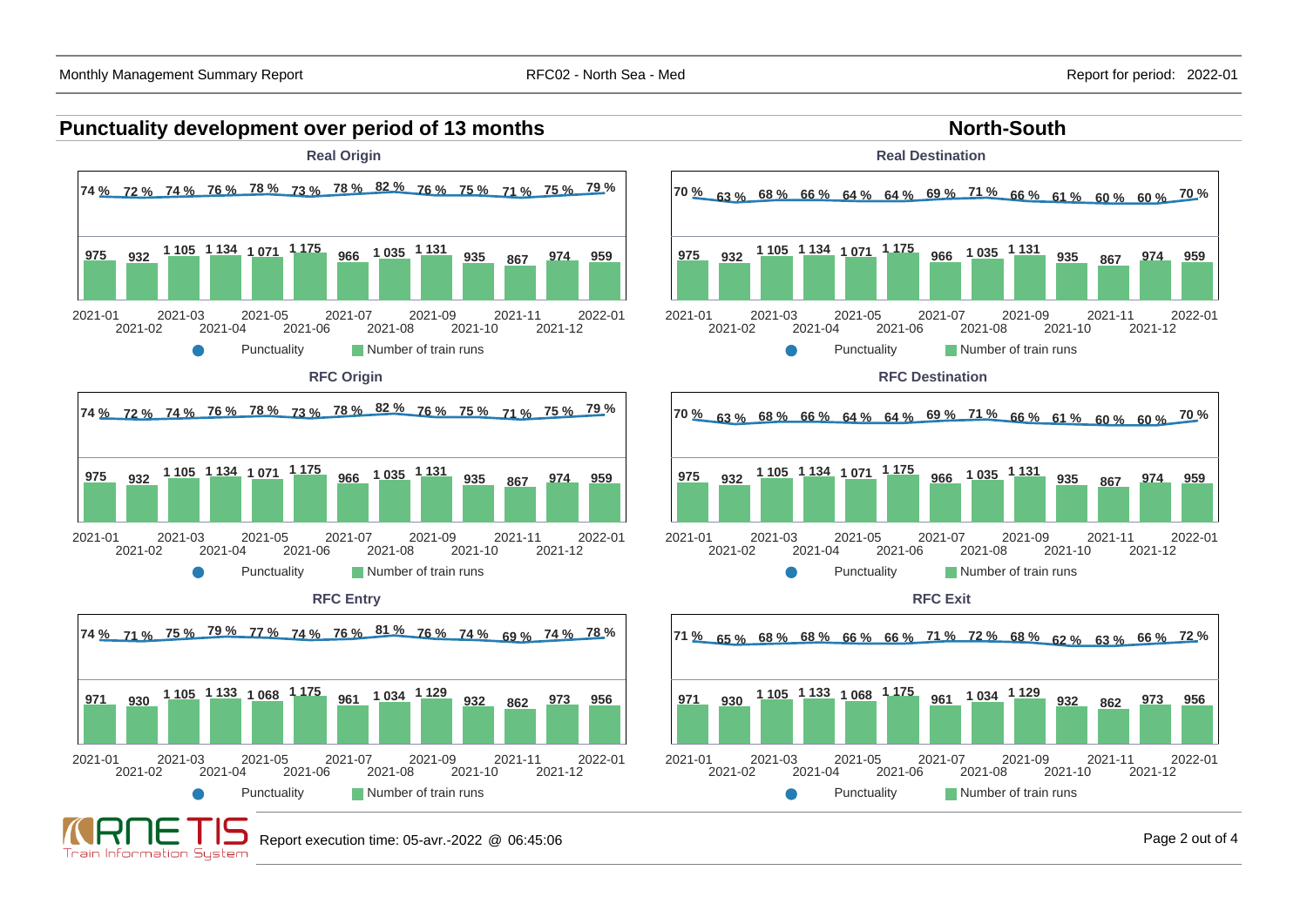#### **Punctuality development over period of 13 months South-North South-North**





**Real Destination**





**RFC Exit**



**Train Information System** 

2021-03

2021-04

2021-05

2021-06

**1 243 1 106 1 043 1 216 1 101 1 081 1 181**

2021-07

Punctuality **Number of train runs** 

2021-08

2021-09

2021-10

2021-11

2021-12

**<sup>933</sup> <sup>922</sup> 1 065 1 153**

2022-01

2021-02

2021-01

**1 011 956**